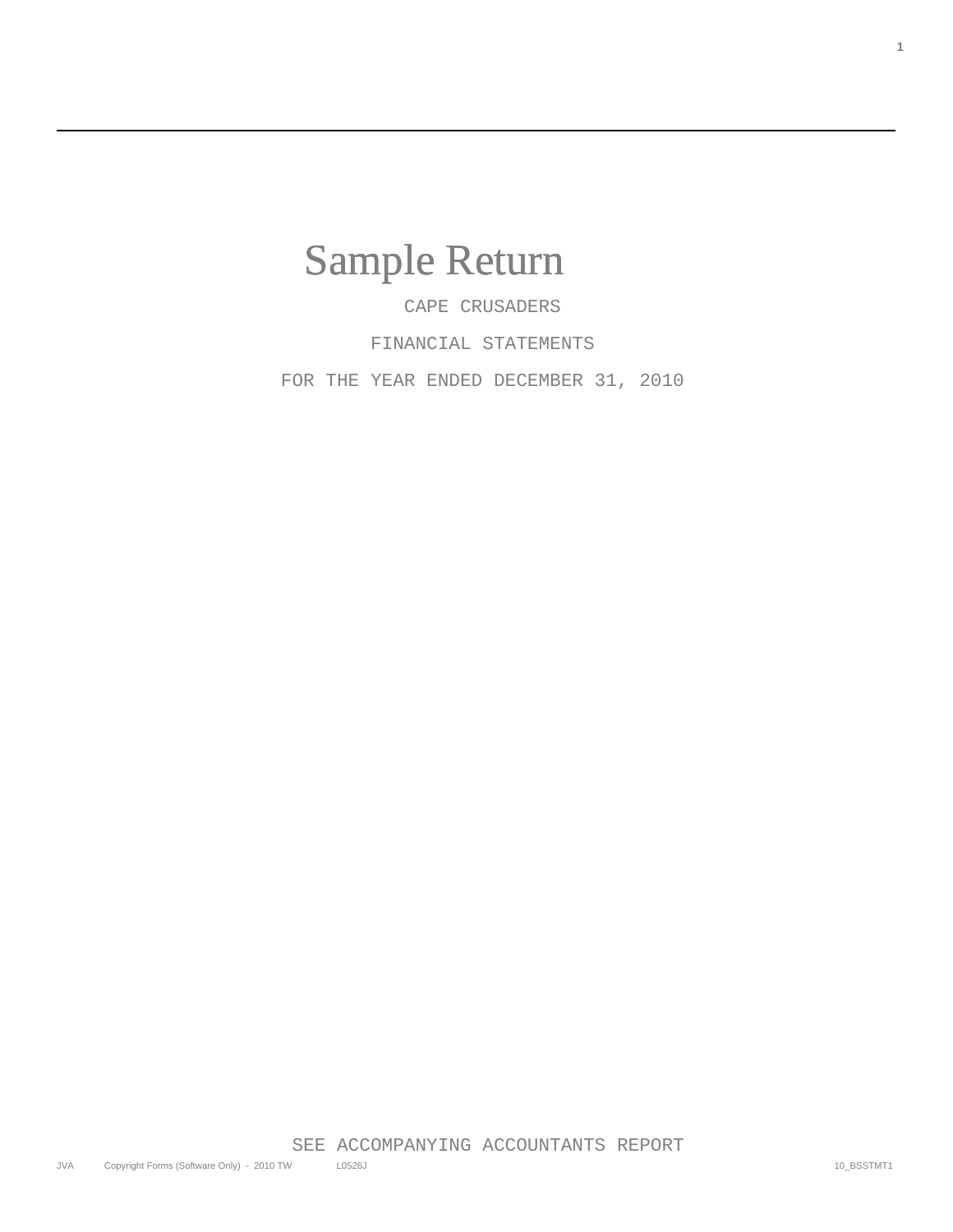ACCOUNTANT'S COMPILATION REPORT

## CAPE CRUSADERS 567 WAYNE LANE  $\frac{567}{\text{MANHATTAN}}$ , ny 10 $\bf{Sample~Return}$

 WE HAVE COMPILED THE ACCOMPANYING STATEMENT OF ASSETS, LIABILITIES, AND EQUITY - CASH BASIS OF CAPE CRUSADERS,

 AN S CORPORATION, AS OF DECEMBER 31, 2010, AND THE RELATED STATEMENT OF REVENUES, EXPENSES, AND RETAINED EARNINGS - CASH BASIS FOR THE YEAR THEN ENDED, IN ACCORDANCE WITH STATEMENTS ON STANDARDS FOR ACCOUNTING AND REVIEW SERVICES ISSUED BY THE AMERICAN INSTITUTE OF CERTIFIED PUBLIC ACCOUNTANTS. THE FINANCIAL STATEMENTS HAVE BEEN PREPARED ON THE CASH BASIS OF ACCOUNTING, WHICH IS A COMPREHENSIVE BASIS OF ACCOUNTING OTHER THAN GENERALLY ACCEPTED ACCOUNTING PRINCIPLES.

 A COMPILATION IS LIMITED TO PRESENTING, IN THE FORM OF FINANCIAL STATEMENTS, INFORMATION THAT IS THE REPRESENTATION OF THE OWNERS. WE HAVE NOT AUDITED OR REVIEWED THE ACCOMPANYING FINANCIAL STATEMENTS AND, ACCORDINGLY, DO NOT EXPRESS AN OPINION OR ANY OTHER FORM OF ASSURANCE ON THEM.

 THE SHAREHOLDERS HAVE ELECTED TO OMIT SUBSTANTIALLY ALL OF THE DISCLOSURES ORDINARILY INCLUDED IN FINANCIAL STATEMENTS PREPARED ON THE CASH BASIS OF ACCOUNTING. IF THE OMITTED DISCLOSURES WERE INCLUDED IN THE FINANCIAL STATEMENTS, THEY MIGHT INFLUENCE THE USERS' CONCLUSIONS ABOUT THE COMPANY'S FINANCIAL POSITION AND RESULTS OF OPERATIONS. ACCORDINGLY, THESE FINANCIAL STATEMENTS ARE NOT DESIGNED FOR THOSE WHO ARE NOT INFORMED ABOUT SUCH MATTERS.

 ARTHUR DIMARSKY 08-02-2011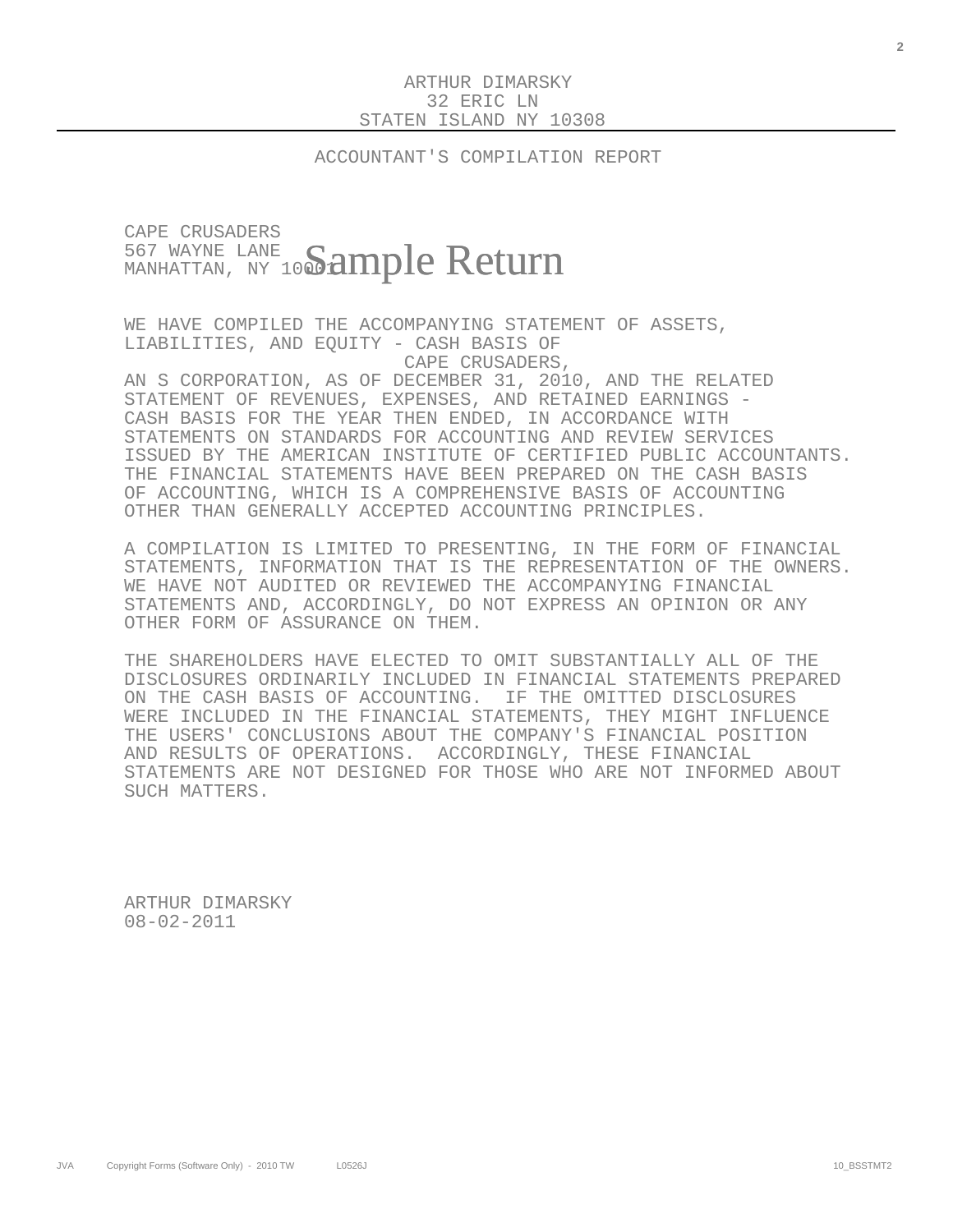| <b>REVENUES</b>                                                                                                                                                                                                      |                                                              | \$600,000                |
|----------------------------------------------------------------------------------------------------------------------------------------------------------------------------------------------------------------------|--------------------------------------------------------------|--------------------------|
| COST OF REVENUES<br>BEGINNING INVENTORY<br>ENDING INVENTORY Sample Return 30,000                                                                                                                                     | \$95,000                                                     |                          |
| TOTAL COST OF REVENUES                                                                                                                                                                                               |                                                              | 59,000                   |
| GROSS PROFIT                                                                                                                                                                                                         |                                                              | 541,000                  |
| OPERATING EXPENSES<br>TOTAL OPERATING EXPENSES (SEE STATEMENT)                                                                                                                                                       |                                                              | 371,200                  |
| TOTAL OPERATING INCOME (LOSS)                                                                                                                                                                                        |                                                              | 169,800                  |
| OTHER REVENUE AND EXPENSE ITEMS<br>INTEREST INCOME (LOSS)<br>DIVIDEND INCOME<br>NET SHORT-TERM CAPITAL GAIN (LOSS)<br>NET LONG-TERM CAPITAL GAIN (LOSS)<br>CHARITABLE CONTRIBUTIONS<br>SECTION 179 EXPENSE DEDUCTION | 3,000<br>1,000<br>30,000<br>15,000<br>$-1,500$<br>$-125,000$ |                          |
| TOTAL OTHER REVENUE AND EXPENSES                                                                                                                                                                                     |                                                              | $-77,500$                |
| NET INCOME (LOSS)                                                                                                                                                                                                    |                                                              | \$92,300                 |
| RECONCILING ITEMS FROM SCHEDULE M-1                                                                                                                                                                                  |                                                              | $-5,000$                 |
| NET INCOME (LOSS) PER BOOK                                                                                                                                                                                           |                                                              | \$87,300<br>============ |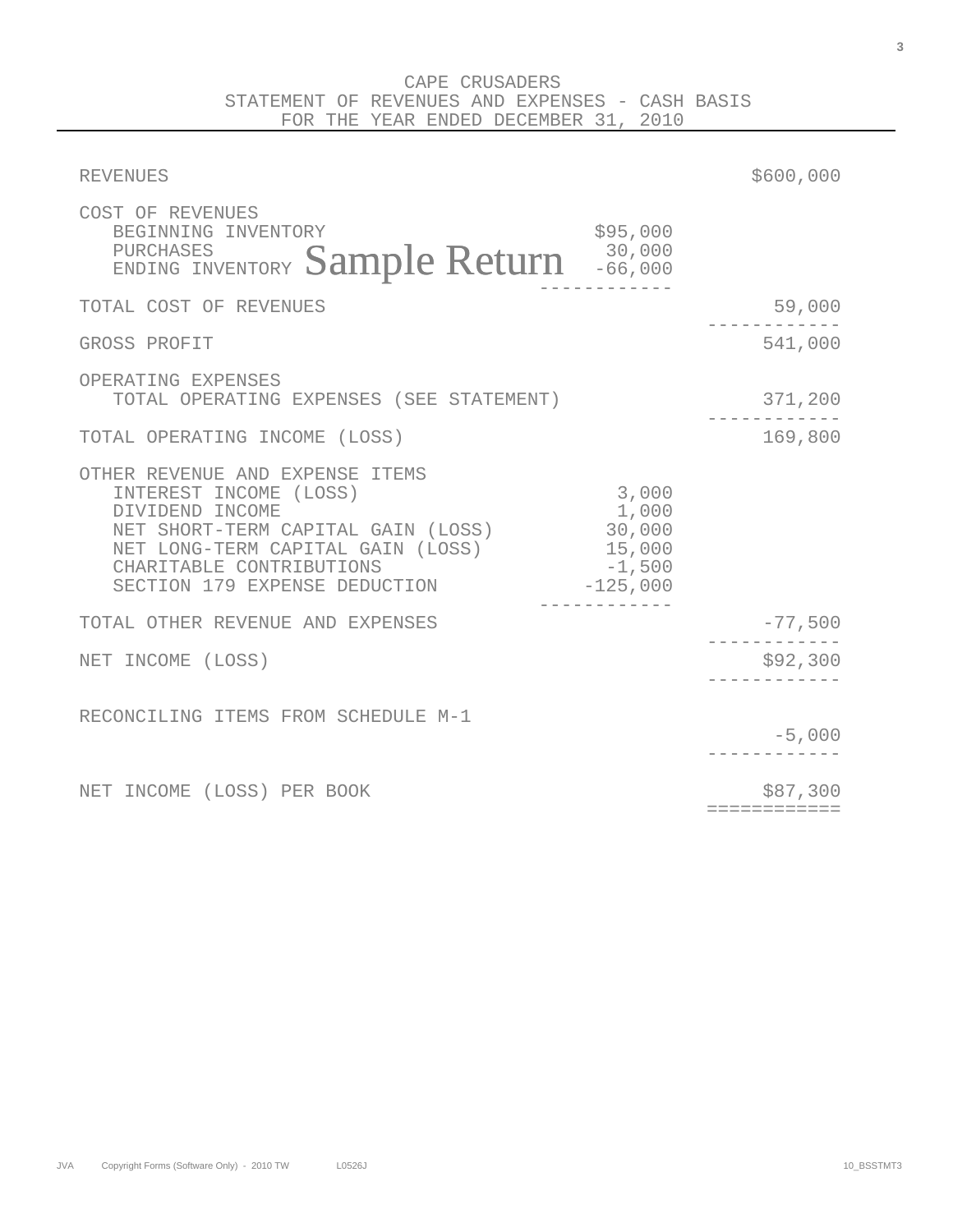| OPERATING EXPENSES                |           |
|-----------------------------------|-----------|
| ACCOUNTING                        | \$1,000   |
|                                   | 250,000   |
| OFFICER COMPENSATION 10010 Return | 100       |
| SALARIES                          | 55,000    |
| <b>TAXES</b>                      | 60,000    |
| MEALS AND ENTERTAINMENT           | 5,000     |
| OTHER BUSINESS DEDUCTIONS         | 1 N N     |
|                                   |           |
| TOTAL OPERATING EXPENSES          | \$371,200 |
|                                   |           |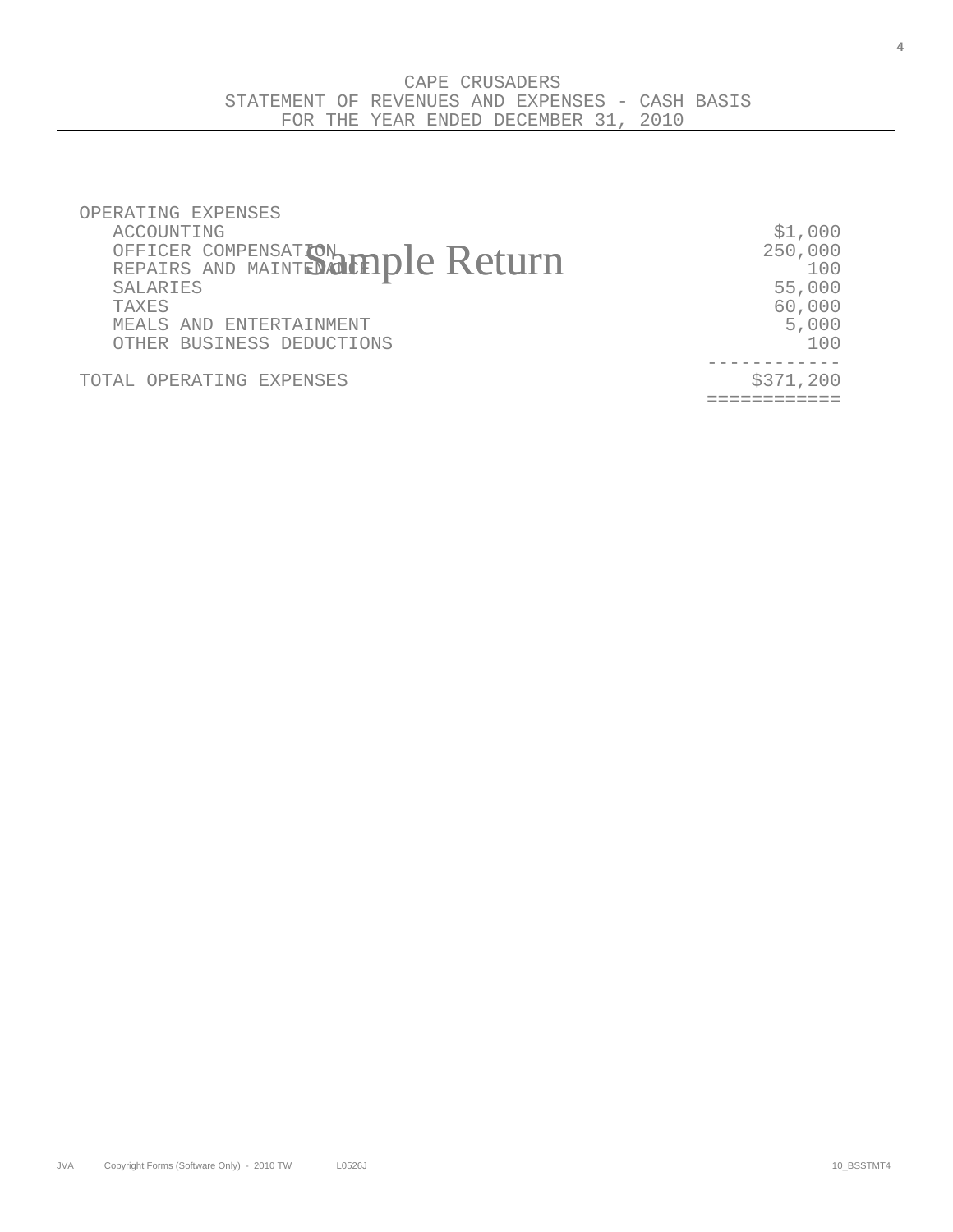CAPE CRUSADERS STATEMENT OF ASSETS, LIABILITIES, AND EQUITY - CASH BASIS DECEMBER 31, 2010

ASSETS

| <b>CURRENT ASSETS</b><br>Sample Return \$807,022<br>CASH<br>ACCOUNTS RECEIVABLE<br>INVENTORY<br>OTHER CURRENT ASSETS | 3,300<br>66,000<br>12,000       |           |
|----------------------------------------------------------------------------------------------------------------------|---------------------------------|-----------|
| TOTAL CURRENT ASSETS                                                                                                 |                                 | \$888,322 |
| LONG TERM ASSETS<br>BUILDINGS AND OTHER DEPRECIABLE ASSETS<br>LESS: ACCUMULATED DEPRECIATION<br>LAND                 | 125,000<br>$-125,000$<br>10,000 |           |
| TOTAL LONG TERM ASSETS                                                                                               |                                 | 10,000    |
| TOTAL ASSETS                                                                                                         |                                 | \$898,322 |

============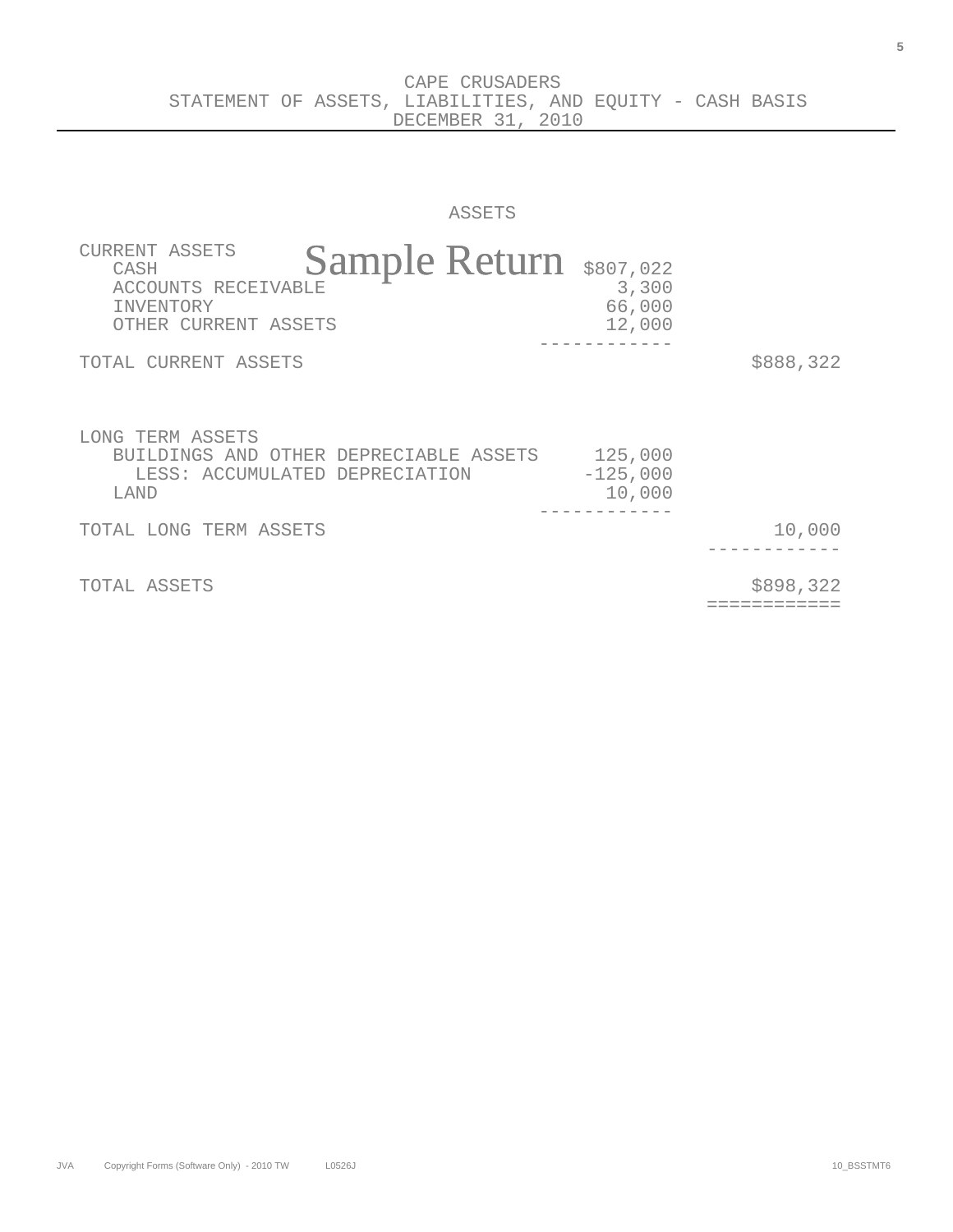CAPE CRUSADERS STATEMENT OF ASSETS, LIABILITIES, AND EQUITY - CASH BASIS DECEMBER 31, 2010

| LIABILITIES AND STOCKHOLDERS EQUITY                       |                  |                          |
|-----------------------------------------------------------|------------------|--------------------------|
| SHORT TERM LIABILITIES ample Return                       | \$8,000          |                          |
| TOTAL SHORT TERM LIABILITIES                              |                  | \$8,000                  |
|                                                           |                  |                          |
| LONG TERM LIABILITIES<br>LONG TERM NOTE PAYABLE           | 680,939          |                          |
| TOTAL LONG TERM LIABILITIES                               |                  | 680,939                  |
| TOTAL LIABILITIES                                         |                  | 688,939                  |
| STOCKHOLDERS EQUITY<br>CAPITAL STOCK<br>RETAINED EARNINGS | 5,000<br>204,383 |                          |
| TOTAL STOCKHOLDERS EQUITY                                 |                  | 209,383                  |
| TOTAL LIABILITIES AND STOCKHOLDERS EQUITY                 |                  | \$898,322<br>=========== |

**6**